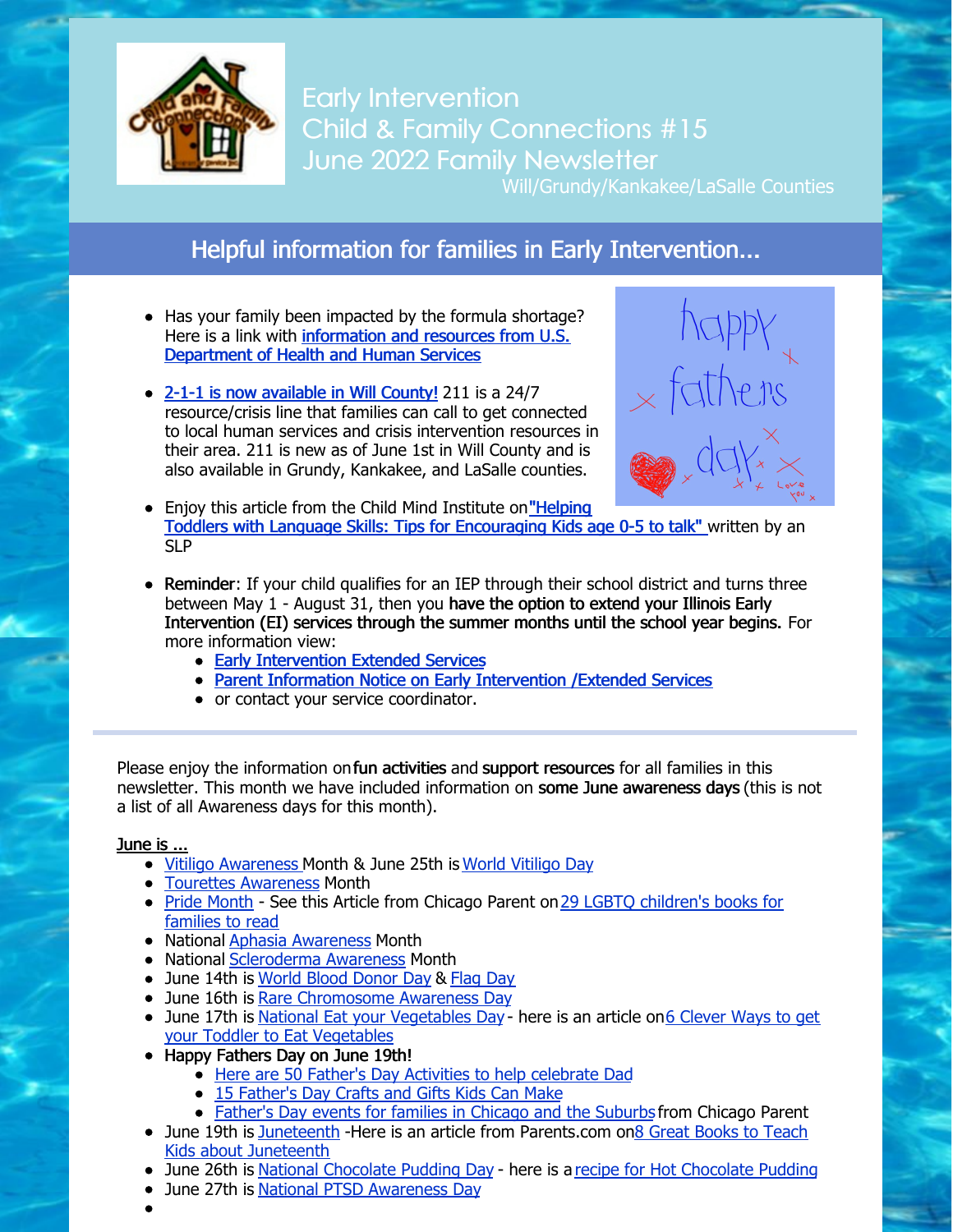Check out the Action for [Happiness](https://actionforhappiness.org/) Joyful June [Calendar](https://actionforhappiness.org/sites/default/files/Jun 2022.pdf)

If you know someone who is concerned about their child's development please, give them the number for the Child and Family Connections 15 Referral Coordinator, (815) 768-3730, or share these resources:

- making a referral to Early [Intervention](https://files.constantcontact.com/1edf8441301/0aee9df5-600b-4833-a177-1be9d8e93774.pdf?rdr=true)
- video on the benefits of [community](https://www.easterseals.com/mtffc/asq/) screenings created by Jumpstart, CFC 15, AOK, the Will County Health Department and Easter seals Joliet.

#### -**The staff at CFC 15**

# Fun Family Activities | June 2022

#### See below for some fun family events in your area!

Your local Park District and Library are great resources for fun events for preschoolers and families all summer long. Most libraries have Summer Reading Clubs for kids of all ages.

100 Free things to Do with Kids in [Chicago](https://www.chicagokids.com/Blog/Detail/66/100-free-things-to-do-with-kids-in-chicago)from Chicagokids.com 50+ Free things to do in Chicago this [Summer](https://mommypoppins.com/chicago-kids/free-activities/free-summer-family-activities) with Kidsfrom mommypoppins.com Free Concerts on the Hill at Billie [Limacher](https://www.bicentennialpark.org/free-concerts-on-the-hill-june-2-to-sept-1-2022/) Park & Theatre in Joliet- Every Thursday 6:30pm from June 2nd - Sept 1st

Family [Friendly](https://jolietpark.org/upload/NPRC_movies_park_2022.pdf) Free Movies in the Park in Joliet. Movies start at dusk

- June 17th at Briese Park, Mitchell vs the Machines
- July 8th at Theodore Crossing, Sing 2

[Lockport](https://oldcanaldays.com/) Old Canal Days June 10-12th, music, parade, carnival, fireworks and more! [Ottawa](https://pickusottawail.com/event/family-pride-festival/?instance_id=14864) Family Pride Fest June 11th 10am-5pm

Kankakee [Neighborfest](https://www.visitkankakeecounty.com/Event?EventID=2073) at Pioneer Park June 11th 1-4pm

**[Junteenth](https://www.visitkankakeecounty.com/Event?EventID=2016) Parade and Festival June 18th at Pioneer Park in Kankakee** 

Zainy Zoo at [Frankfort](https://www.facebook.com/events/frankfort-square-park-district/zainy-zoo-frankfort-square-park-district/1639982266343082/?_rdr) Square Park District Wednesday, June 15th 6-7pm

Lions Club [Carnival](https://pickusottawail.com/event/lions-club-carnival/?instance_id=16607) in downtown Ottawa June 15- 18

[STRIDES](https://www.facebook.com/events/1154493248682900/?ref=newsfeed) Family Fun Day on the Farm in Manhattan June 18th 10am-1pm Petting zoo, pony rides, lawn games, and professional photos

Reels at the Rialto [Monthly](https://rialtosquare.com/movies/) Movie Series, June 23rd Toy Story 4, July 14th The Sandlot. Movie time is7pm and tickets are \$5

Taste of Joliet at Joliet [Memorial](https://tasteofjoliet.com/) StadiumJune 24-26 Live music, food vendors, & carnival Forest [Preserve](https://www.reconnectwithnature.org/news-events/event-calendar/fun-and-food-trucks/) District Will County Fun & Food trucks5-8pm

- June 24th at Hickory Creek Preserve LaPorte Road Access
- July 22nd at Whalon Lake in Bolingbrook
- August 26th Hammel Woods in Shorewood

#### Fun and educational places for families to visit:

DuPage [Children's](https://dupagechildrens.org/) Museum Pre-registration is recommended and masks for children age 2 and over. See the website for details.

Kidswork [Children's](http://kidsworkchildrensmuseum.org/) Museum in Frankfort is open for in person play & masks are required for ages 2 and over.

[Discovery](http://www.discoverycentermuseum.org/) Center Museum in Rockford is open and reservations are required.

The Shedd [Aquarium](https://www.sheddaquarium.org/plan-a-visit)

Field [Museum](https://www.fieldmuseum.org/visit/maps-and-guides/know-you-go-visiting-safely-during-covid) masks are recommended.

The [Museum](https://www.msichicago.org/visit/know-before-you-go/) of Science and Industry masks are required in certain areas. [Click](https://www.msichicago.org/visit/ticket-prices/offers-and-discounts/illinois-free-days/) here to see their FREE days for Illinois residents!

Peggy [Notebaert](https://naturemuseum.org/plan-your-visit/hours/) Nature Museum masks recommended, not required.

The Art [Institute](https://www.artic.edu/visit) is open with advanced ticket purchase.

[Lincoln](https://www.lpzoo.org/) Park and [Brookfield](https://www.czs.org/KnowBeforeYouGo) Zoo are open!

Cosley Zoo in [Wheaton](https://cosleyzoo.org/) is open with advanced registration.

Sky [Zone](https://www.skyzone.com/joliet) in Joliet is open and has a Little Leapers program for kids age 7 and under on Saturdays from 10-11am. See their [calendar](https://www.skyzone.com/joliet/hours-and-calendar) for details.

[Starved](https://www.starvedrocklodge.com/starved-rock-state-park/) Rock State Park and [Matthiessen](https://www2.illinois.gov/dnr/Parks/Pages/Matthiessen.aspx) State Park both located in LaSalle County are great places to get outside and enjoy nature!



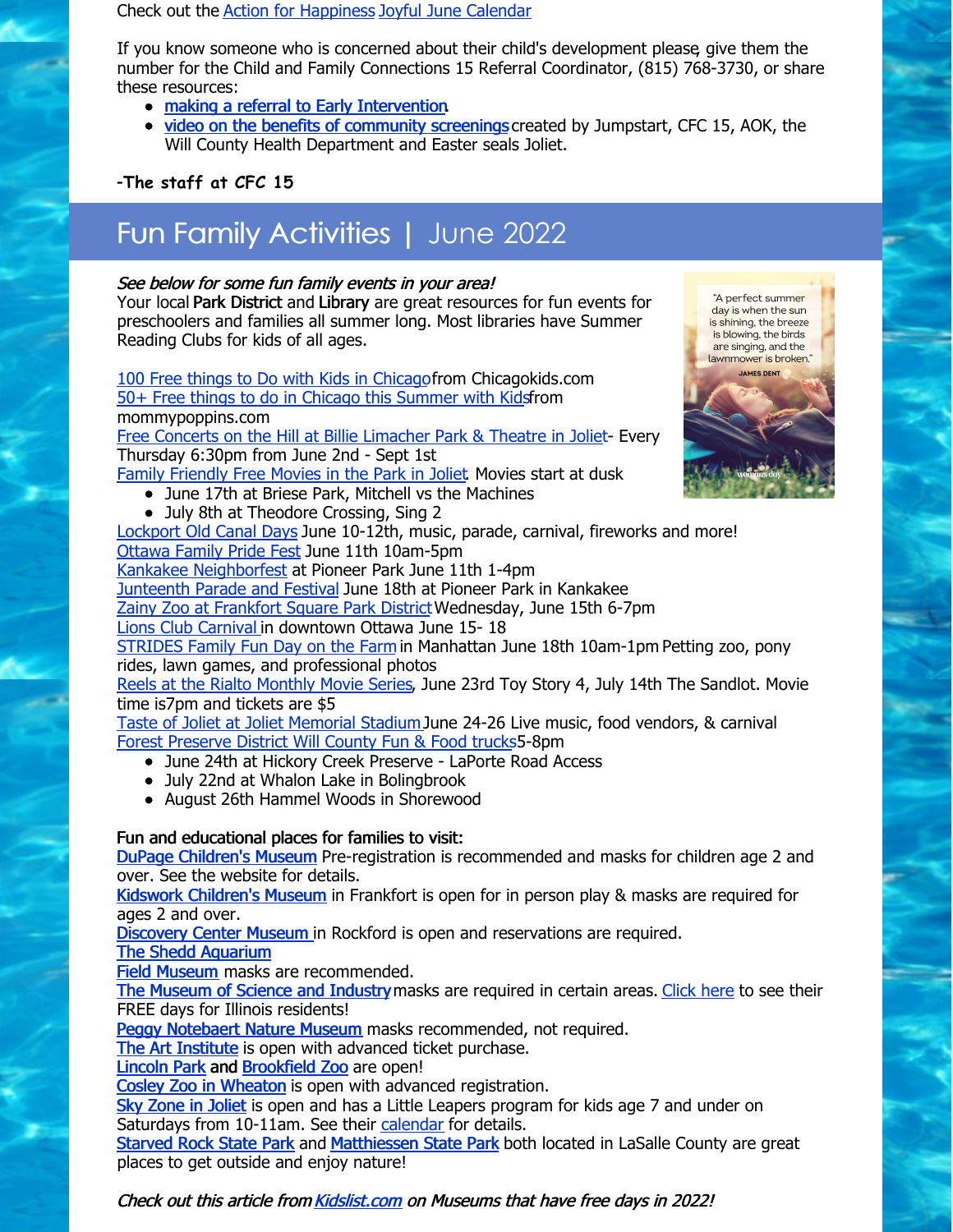#### Virtual Events

- Michaels Crafts stores are hosting free online events for children and adults. Check out their Free Kids club zoom events for Mini [Makers](https://www.michaels.com/onlineclasses?category=Kids#curated_tours_list_name=Michaels_Kids_Club_Online) age 3 and up.
- [Barnes](https://www.youtube.com/playlist?list=PL9abxW7tCFZs3TT-YPnmeE4L1omE7MNN0) and Noble has a you tube [channe](https://www.youtube.com/playlist?list=PL9abxW7tCFZs3TT-YPnmeE4L1omE7MNN0)l with virtual kids story times and many adult book club virtual events as well.

#### Theatres with Sensory Friendly Movie Times

AMC [Theatres](https://www.amctheatres.com/programs/sensory-friendly-films) in New Lenox, Naperville, Lombard and Morris Marcus [Theatres](https://www.marcustheatres.com/marcus-specials/sensory-specific-films/reel-movies-for-real-needs) in Orland Park and Chicago Heights NGC [Cinema](https://ncgmovies.com/sensory-friendly/) in Yorkville [Emagine](https://www.emagine-entertainment.com/theatres/emagine-frankfort/) in Frankfort

Will County Forest [Preserve](https://www.reconnectwithnature.org/news-events/event-calendar) District has an events calendarwith virtual & in-person events for children and families.

On July 9th they will celebrate the inclusivity initiatives for visitors with sensory or physical challenges at Four Rivers [Environmental](https://www.reconnectwithnature.org/news-events/event-calendar/four-rivers-for-all/) Education Center in Channahon[.](https://www.reconnectwithnature.org/news-events/event-calendar/four-rivers-for-all/) A limited supply of buddy bags with sensory gadgets and noise-canceling headphones will be available for visitor use. Families will be provided with a social story prior to the program. Families can register for a timed session, at 10am, 11am & 12:30pm which includes a guided sensory hike and a sensory-friendly craft. Registration required by Tuesday, July 5. Call 815-722- 9470 to register.

#### Check out the following websites to find fun family events in your area:

- For fun family events in the Chicagoland area go to Chicago [Parent.com](https://www.chicagoparent.com/) Check out the Fun things to do with kids in Chicagoland this weekend and read their latest magazine issue "Summer [Unleashed"](https://mydigitalpublication.com/publication/?m=62785&l=1&p=&pn=)
- To find fun [e](https://www.visitchicagosouthland.com/Events#results)vents in the south suburbs go to the Chicago [Southland](https://www.visitchicagosouthland.com/Events#results) visitors bureau
- For events in Will County go to the Visit Will County [website](https://www.visitwill.com/familyfriendly).
- For fun events and parenting tips in LaSalle County go to the Illinois Valley Area Parent [References](https://pickusottawail.com/calendar/) Facebook page, the LaSalle County [Calendar](http://www.enjoylasallecounty.com/events/) of Events and the Ottawa IL Pick Us calendar of events.
- For fun events in [Kan](https://www.visitkankakeecounty.com/Events)kakee [County](https://www.visitkankakeecounty.com/Events) visit the Kankakee County Calendar of [Events.](https://www.visitkankakeecounty.com/Events)

Local Special Recreation Associations are continuing to host virtual events and in-person events. See below for websites of some area Special Recreation Associations:

- River Valley Special Rec [Association](https://www.rivervalleysra.com/) in Bradley
- Lincolnway Special Rec [Association](http://lwsra.org) in New Lenox Check out their Spring-Summer Program Guide
- Northern Will County Special Rec [Association](http://nwcsra.org/) (NWCSRA) in Romeoville. Check out their Summer 2022 [brochure](https://nwcsra.org/wp-content/uploads/2022/04/Summer-2022-Brochure-Updated.pdf) and their [Summer](https://nwcsra.org/wp-content/uploads/2022/03/2022-Summer-Day-Camp-Brochure-Updated.pdf) Day Camp Guide They have a sensory room that is available to reserve for individual use located at 10 Montrose in Romeoville. Check out this great resource! Email Gina [Petkus](mailto:gpetkus@nwcsra.org) for info.
- [SRJC](https://jolietpark.org/special-recreation-of-joliet-channahon) Special Recreation of Joliet and Channahon
- The NorthWest Special Recreation [Association](https://www.nwsra.org/) in Rolling Meadowshosts [online](https://www.nwsra.org/sibshops) [sibshops](https://www.nwsra.org/sibshops) for siblings, who are ages 8-12 year old, of children with disabilities to meet other siblings for peer support and fun! Contact [ljevaney@nwsra.org](mailto:ljevaney@nwsra.org) for more information.

## Summer Meal Program 2022

Through the **[Summer](http://summerfeedingillinois.org/) Meal Program**, families can get access to breakfast, lunch, and snacks for their children at 119 sites across Northern Illinois. In 2021, the program served more than 265,000 summer meals to children in need.

The Summer Meal Program is open June 6-August 19, 2022 to all children under the age of 18, though some site-specific requirements and restrictions may apply. Days and hours of individual sites vary.

The Summer Meal Program is offered in partnership with the USDA's Summer Food Service Program and administered by the Illinois State Board of Education.

Click here to go to the [Summer](http://summerfeedingillinois.org/) Meal Program website and click on the map to locate programs near you! You can also call 800-359-2163 or text FOODIL to 877877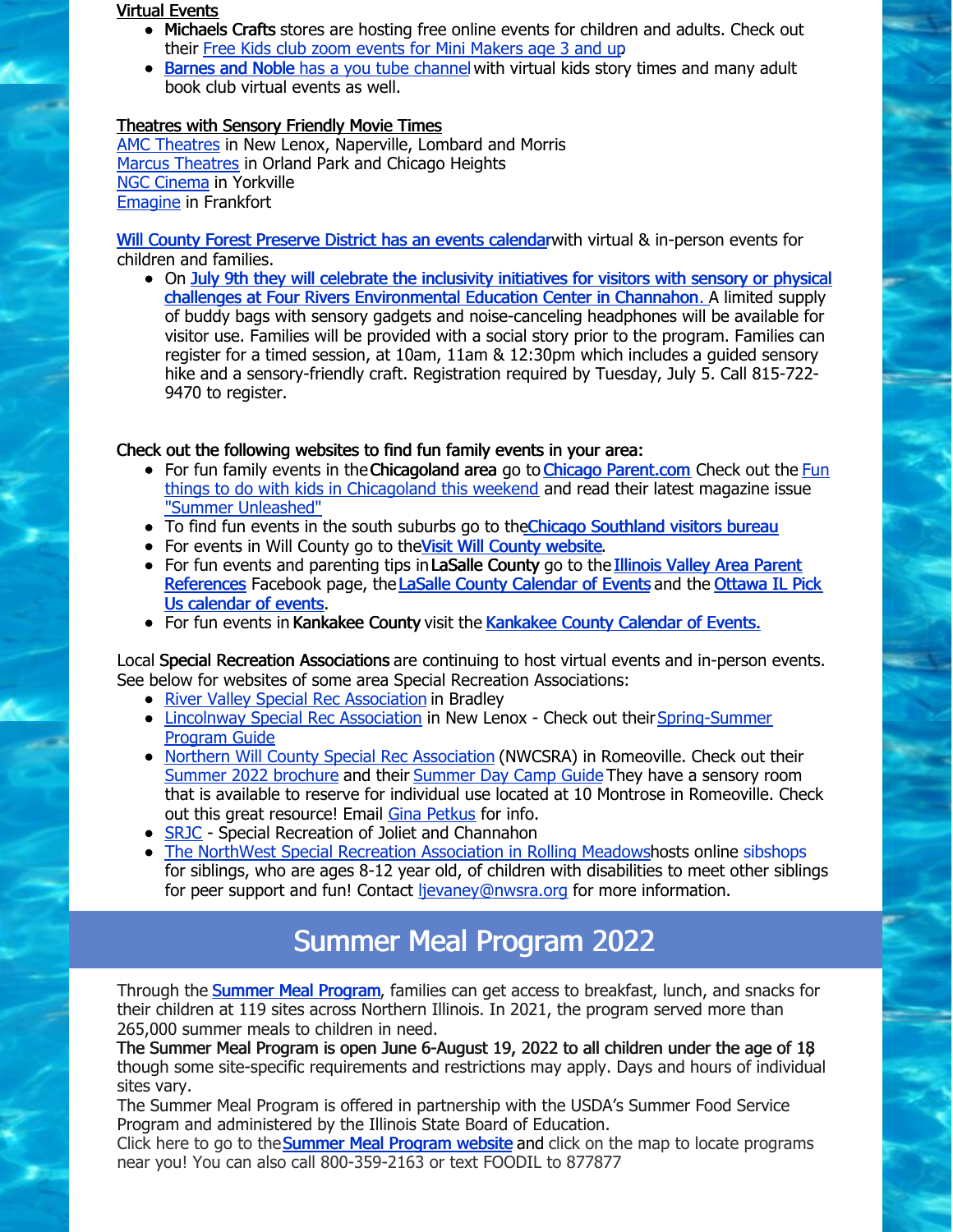### To find a site near you, CALL (800) 359-2163, TEXT FOODIL to 877877, or visit **SUMMER MEALS ILLINOIS**

## Important Information on Early Intervention In-Person Visits and Live Video Visits



Updates on In-person Early Intervention visits:

- Illinois Early [Intervention](https://files.constantcontact.com/1edf8441301/58677797-0879-4a89-9308-5f6d51829ec5.pdf?rdr=true) Covid 19 **Protocols for Families - updated** February 2022
- In-person checklists for Early [Intervention](https://eitp.education.illinois.edu/Files/COVID19/ReEntryChecklists.pdf) providers and for families to help determine if it is safe to have in-person visits.
- Masks continue to be recommended for all in person visits.
- Live Video Visits (LVV) remain an option for families who do not want to have in-person visits with EI service providers.

If you or a member of your family is sick with any of the symptoms on the checklist please contact your Early Intervention providers and cancel any upcoming in-person visits.

If you have to cancel your In-person visit for any reason, consider trying a Live Video Visit for that week so that you are still able to work with your Early Intervention Provider(s) to support your child. Please reach out to your service coordinator with any questions.



Live Video Visits are an approved Early Intervention service delivery method, and will remain an opportunity for parents to help their child learn and grow! If your child is waiting for In-Person EI services consider trying Live Video Visits.

#### The Illinois Early Intervention

[Clearinghouse](https://eiclearinghouse.org/resources/techloan/) continues to offer a device loan program for all families in Early Intervention. Available technology includes: Ipads, hotspots, & Ipad stands. To apply to receive a device from the EI Clearinghouse, please complete the Device Loan [Request](https://eiclearinghouse.org/loan/) Form.

#### The Arc of IL has an Assistive [Technology](https://thearcofillinois.salsalabs.org/consumerstipendtechnology?wvpId=5ef4fe47-9996-4b85-a40b-c3ee919ebb09) Consumer Stipend Program

which provides funds to to pay for the assistive technology (Ipads, tablets, laptops etc) needed to attend virtual events and meetings for people with developmental disabilities and their family members.

- Click to download the [application](https://files.constantcontact.com/1edf8441301/534745c6-d22f-48d4-9124-276b0d535ad9.pdf?rdr=true).
- Any questions? Call 815.464.1832 ext 1010.

If you are not sure what to expect during an Early Intervention Live Video visit, th[eETCA](https://www.youtube.com/user/ECTACenter/videos) (Early Childhood Technical Assistance) Center has videos of real families talking about their experiences with Live Video Visits.

- A Home visit with [Zander's](https://www.youtube.com/watch?v=gXkHD71g-Hc) Family 14 min
- A Home visit with Sam's [Family](https://www.youtube.com/watch?v=Oog-0_BcIWw&t=110s) 8 min
- A home visit with Ares' [Family](https://www.youtube.com/watch?v=pz_81OFGWxc&t=89s) 9 min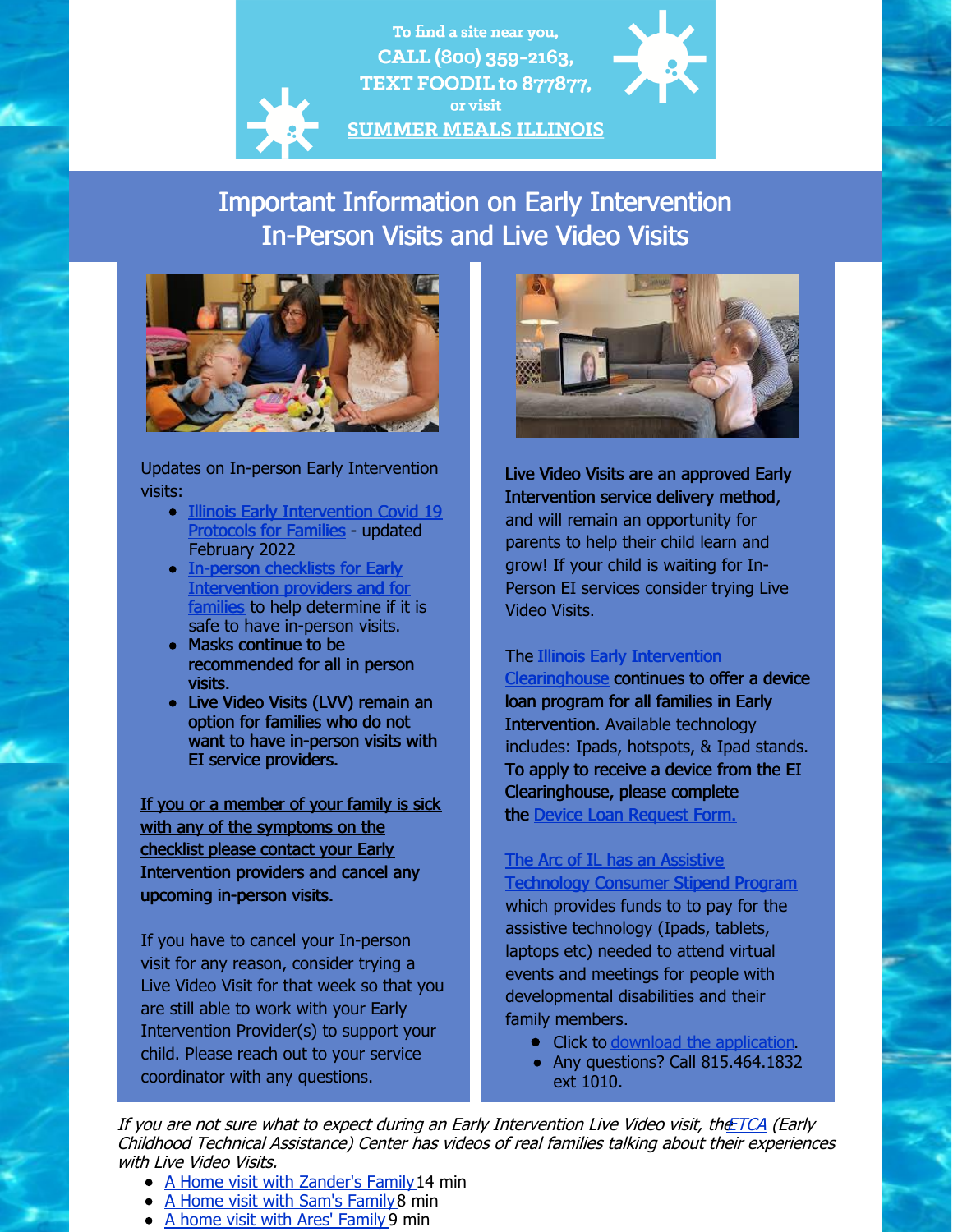# Is your Child Turning 3 soon?

Do you understand the Transition process out of Early Intervention when your child turns 3? Here are a few resources to help you better understand this process:

- Transition: [Understanding](https://files.constantcontact.com/1edf8441301/d908f093-bb3b-42be-98db-75e4eda29a21.pdf?rdr=true) Family Rights from the EI Clearinghouse
- ["When](https://www.childfind-idea-il.us/Materials/transition_workbook.pdf) I'm 3, Where will I be" Transition workbook for families from IL State Board of Education.
- The Parent Guide Educational Rights and [Responsibilities:](https://files.constantcontact.com/1edf8441301/c1a2f500-bb28-4237-a2ff-3f6f28d9c38b.pdf?rdr=true) Understanding Special Education in Illinois from the Illinois State Board of Education

## Do you know someone who needs help with groceries?



**My Pantry [Express](https://www.mypantryexpress.org/)** is an online food pantry that gives those in need of food assistance, the opportunity to shop once a week for a variety of free grocery items. Items can be picked up from 3 locations in Will County. Please click the link for details.

**No income or residency restrictions apply.**



The Northern Illinois Food Bank has a list on their website of **[upcoming](https://solvehungertoday.org/get-help/distributions/) Mobil Food Pantries and Pop up Markets listed monthly by county.** Both types of distributions are currently using a drive-thru model. **Everyone is welcome – no ID or referral is needed.**



**Will County has created Food [Access](http://www.willcountyillinois.com/FindFood) Maps** where you can locate food pantries, micro pantries, mobile food pantries, and community gardens in Will and some of the surrounding counties.

**Find Food IL [Community](https://eat-move-save.extension.illinois.edu/#find-food-il) Food map** allows you to search by zip code for food pantries, School meal sites, grocery stores, and SNAP & WIC offices.

To get information or help with your **[SNAP](https://solvehungertoday.org/get-help/snap-food-stamps/)** [\(supplemental](https://solvehungertoday.org/get-help/snap-food-stamps/) nutrition assistance program) application click the link or call 844-600-SNAP.

**Will-Grundy Counties** 





Come for the Beauty, Stay for the Adventure.

# Family Support Resources For All Areas

### Parent/Family Support Programs:

[Count](https://countthekicks.org/why-we-count/parentacademy/) the Kicks is an app for expectant parents to help monitor their baby's movement in the 3rd trimester. The app is free and available in 12 languages! Click the link to learn more.

The IL [Cares](https://www.illinoiscaresforkids.org/) for Kids [website](https://www.illinoiscaresforkids.org/) was created to support all IL families with children from birth through school age. The offer a FREE text program called [Ready4K](https://www.illinoiscaresforkids.org/ready4k).

Ready4K is a FREE researched-based text program for families with kids ages 0-11.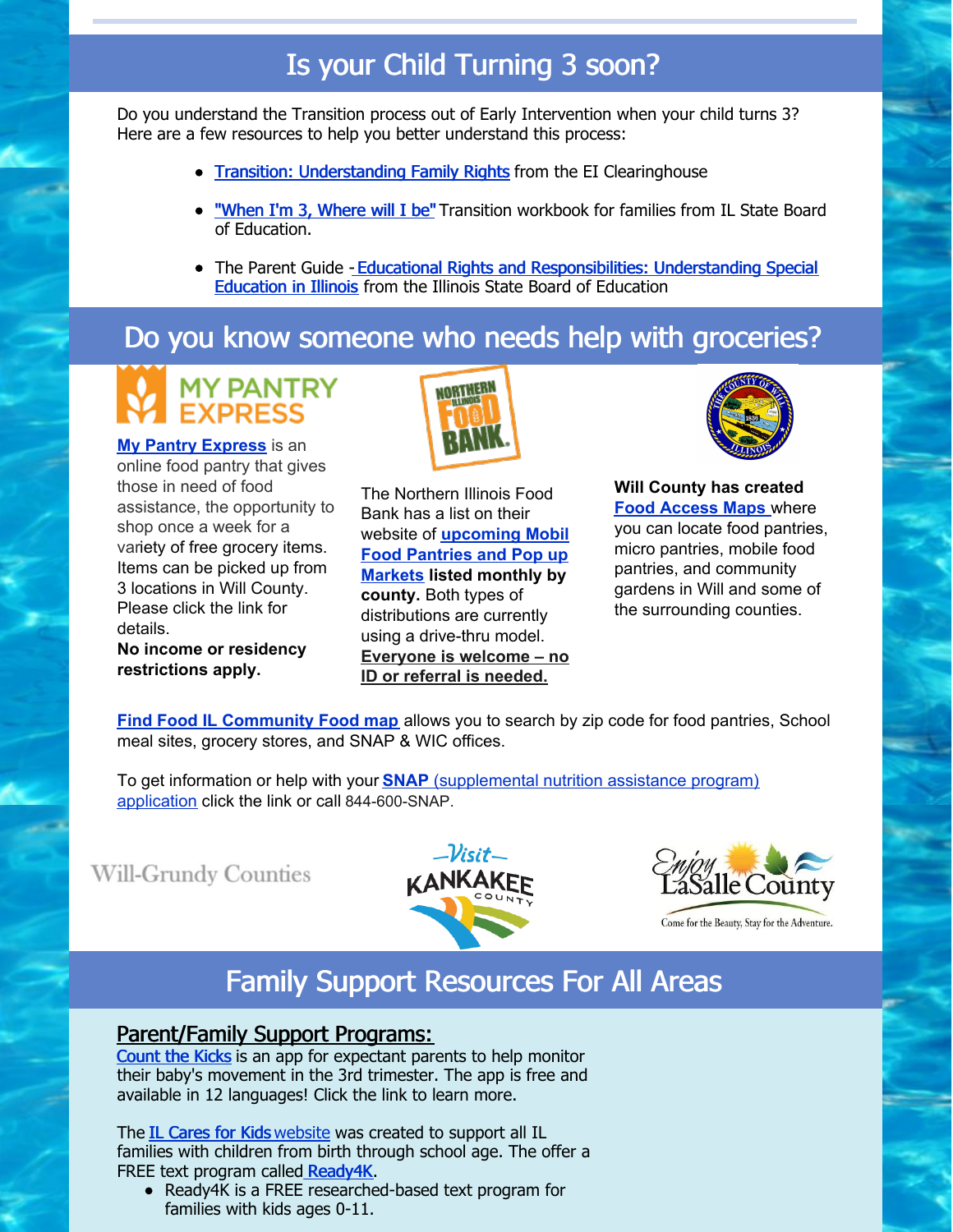- Families can expect to receive 3 texts a week with fun facts and tips on ways to help their child learn and grow, as well as links to local resources.
- TEXT IL4KIDS to 70138 to register or visit [illinoiscaresforkids.org](https://www.illinoiscaresforkids.org/)

Free ACES [Parenting](https://files.constantcontact.com/1edf8441301/82959e86-fb5a-471f-8b5f-2bb21261e524.pdf?rdr=true) class is being offered starting June 29th at We Care of Grundy County in Morris. This 5 weeks session meets from 5-7pm, meals and childcare are provided. If your child has experienced trauma or trauma is impacting your ability to parent call 815-942-6389 to register.



Easter Seals [Summer](https://www.easterseals.com/joliet/our-programs/childrens-services/summer-programs.html) Therapy Group[s](https://www.easterseals.com/joliet/our-programs/childrens-services/summer-programs.html) begin June 13th - August 5th. All groups are \$150 for the summer. Call Alicia at 815-207-6071 to get registered today. The have a Mommy and Me Sensory group for ages 0-3 years and a Play Based group for ages 2-5. click the link for details.

Star Net [Region](https://www.swcccase.org/starnet) VI offers workshops and information for parents & professionals who shape the lives of children age 0-5.

Will County Center for [Community](https://wcccc.net/) Concerns in Joliet has many supports for low income families. See below for information on some of their programs or call 815-722-0722:

- [LIHEAP](https://files.constantcontact.com/1edf8441301/e7a430fc-90fe-4d69-9f81-b3ce089e605f.pdf?rdr=true) utility assistance
- Tax [Preparation](https://files.constantcontact.com/1edf8441301/f0ca05b9-531f-4c1a-9e75-79446e710fbe.pdf?rdr=true)
- Case [Management](https://files.constantcontact.com/1edf8441301/768044b2-6d5a-43c4-b11b-c31f6984ea9c.pdf?rdr=true) services
- [Scholarship](https://wcccc.net/individual-and-family-assistance/scholarships/) Program for low income students

The Jump Start [homevisiting](https://parentasexpert.com/) Parental Training Programis a parenting enrichment program offered in Will, Grundy & Kankakee counties. It is a free program that offers parent education and family support services throughout pregnancy until their child is 3 years old. In Will and Grundy Counties contact Alyssa at 309-370-9998 or in Kankakee County call Tyler at 815-600 9744 or enroll [online.](https://parentasexpert.com/enroll/) For more information on this great program check out thei[rfacebook](https://www.facebook.com/eastersealsjumpstart) page. See their [current](https://files.constantcontact.com/1edf8441301/e5dcc3c7-3fb1-47fc-850f-d76e0520e2f6.pdf?rdr=true) flyer here.

Easter Seals has a Parent's Raising Children with Autism Spectrum Disorders Support Group or other Social [Interaction/Communication](https://files.constantcontact.com/1edf8441301/69174703-1597-4bfd-a0bd-af2e4488c6a5.pdf?rdr=true) Disorder that meets the first Friday of each month 11am-12 pm via Zoom. Email Alicia [ahann@joliet.easterseals.com](mailto:ahann@joliet.easterseals.com) for the zoom link to join the group. They also offer a Spanish [Speaking](https://files.constantcontact.com/1edf8441301/4207b08d-54a4-476f-a82a-9080e6ccc8ea.pdf?rdr=true) group that meets weekly on Fridays at 3pm.

Easter Seals is offering Free walk in mental health [screenings](https://files.constantcontact.com/1edf8441301/826f8aa6-9caf-4eb5-b2b2-60e2f2ac05be.pdf?rdr=true) for childrenage 1-17 years old. Following the screening, families will be provided with information, resources, & tools if needed. Screenings are held the 2nd Friday of every month from 9am-11am, or to schedule a virtual appointment call 815-927-5466. [Screenings](https://files.constantcontact.com/1edf8441301/2149bfdf-ce09-48e5-85ad-9e9f4a88636d.pdf?rdr=true) are also offered in Spanish.

Erikson Center for [Children](https://www.erikson.edu/center-children-families/) and families is offering in-person and **virtual mental health services** to parents, caregivers, and children focusing on prenatal to 5 years old. Services available in English and Spanish. For more information contact their intake line at 312-709- 0508 for English and 312-934-6446 for Spanish.

**[Chicago](https://chicagofeedinggroup.org/) Feeding Group** is nonprofit organization dedicated to supporting families with children who struggle to eat. The offer workshops for parents and have several Free [on-demand](https://chicagofeedinggroup.thinkific.com/) webinars.

The Special Fathers [Network](https://21stcenturydads.org/) is a Dad to Dad mentoring program for fathers raising children with special needs. They host zoom calls on the 1st and 3rd Tuesday of each months for Dads to connect. Click here to view the list of previous and [upcoming](https://21stcenturydads.org/zoom-calls/) zoom calls.

#### Educational & Informative webinars for parents & caregivers:

llinois School for the Visually [Impaired](https://www.dhs.state.il.us/page.aspx?item=129866) has a listing of recorded zoom webinars.These webinars are free for families and professionals who are interested in learning more about children's eye conditions. Also check out their [facebook](https://www.facebook.com/Opening-Doors-Illinois-School-for-the-Visually-Impaired-1401449480093203/) page for info.

Be Strong [Families](https://www.bestrongfamilies.org/covid-19-support) has a [webinar](https://www.bestrongfamilies.org/covid-19-support) series for parents to help them stay strong and positive for themselves and their children. Past webinars are also available to view. Click the link for more